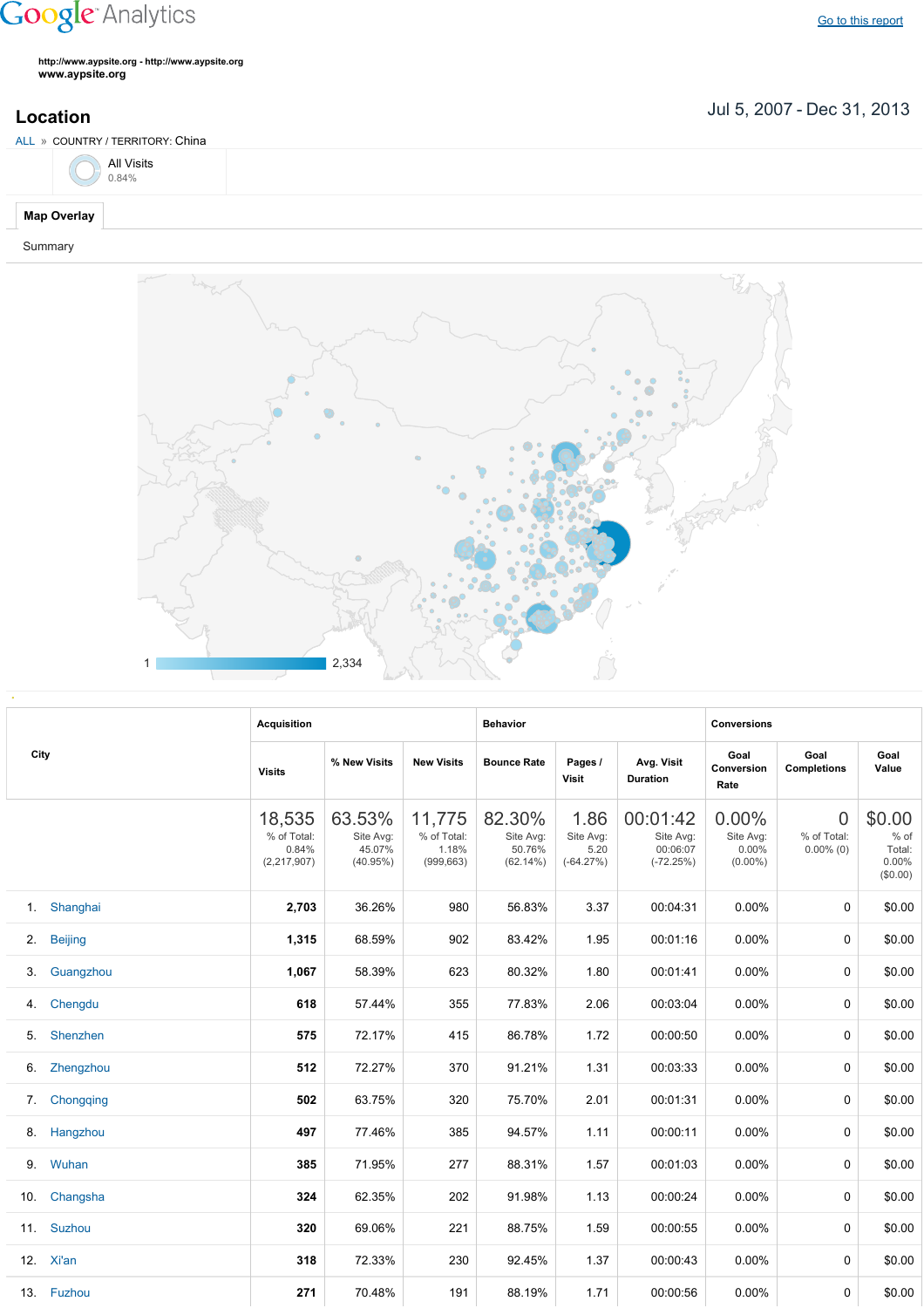|         | 14. Dongguan   | 271 | 70.85%  | 192 | 94.46%         | 1.10 | 00:00:08 | $0.00\%$ | 0           | \$0.00 |
|---------|----------------|-----|---------|-----|----------------|------|----------|----------|-------------|--------|
|         | 15. Nanjing    | 267 | 78.28%  | 209 | 82.77%         | 1.78 | 00:01:56 | $0.00\%$ | 0           | \$0.00 |
|         | 16. Dalian     | 245 | 36.33%  | 89  | 86.53%         | 1.32 | 00:00:41 | $0.00\%$ | 0           | \$0.00 |
|         | 17. Xiamen     | 243 | 63.37%  | 154 | 83.54%         | 1.69 | 00:01:25 | $0.00\%$ | 0           | \$0.00 |
|         | 18. Hefei      | 242 | 69.42%  | 168 | 92.56%         | 1.27 | 00:00:18 | $0.00\%$ | 0           | \$0.00 |
|         | 19. Foshan     | 234 | 65.81%  | 154 | 86.32%         | 1.60 | 00:00:54 | 0.00%    | 0           | \$0.00 |
|         | 20. Kunming    | 229 | 73.80%  | 169 | 86.46%         | 1.82 | 00:01:55 | $0.00\%$ | 0           | \$0.00 |
|         | 21. Shenyang   | 225 | 69.78%  | 157 | 90.67%         | 1.28 | 00:00:41 | $0.00\%$ | 0           | \$0.00 |
|         | 22. Tianjin    | 217 | 75.58%  | 164 | 93.09%         | 1.21 | 00:00:28 | $0.00\%$ | 0           | \$0.00 |
|         | 23. Nanchang   | 217 | 66.82%  | 145 | 81.57%         | 1.75 | 00:01:20 | $0.00\%$ | 0           | \$0.00 |
|         | 24. Qingdao    | 204 | 76.96%  | 157 | 88.73%         | 1.57 | 00:00:32 | $0.00\%$ | 0           | \$0.00 |
|         | 25. Nanning    | 195 | 69.23%  | 135 | 93.85%         | 1.13 | 00:00:11 | $0.00\%$ | 0           | \$0.00 |
|         | 26. Jinan      | 185 | 67.57%  | 125 | 84.32%         | 1.88 | 00:01:37 | $0.00\%$ | $\mathbf 0$ | \$0.00 |
|         | 27. Quanzhou   | 183 | 68.85%  | 126 | 93.99%         | 1.12 | 00:00:19 | $0.00\%$ | 0           | \$0.00 |
|         | 28. Harbin     | 175 | 62.29%  | 109 | 86.29%         | 1.53 | 00:01:10 | 0.00%    | 0           | \$0.00 |
|         | 29. Ningbo     | 157 | 69.43%  | 109 | 90.45%         | 1.80 | 00:00:52 | 0.00%    | 0           | \$0.00 |
|         | 30. Guiyang    | 148 | 73.65%  | 109 | 93.24%         | 1.16 | 00:00:03 | 0.00%    | 0           | \$0.00 |
|         | 31. Putian     | 145 | 62.07%  | 90  | 53.79%         | 4.26 | 00:03:54 | $0.00\%$ | 0           | \$0.00 |
| 32.     | Shijiazhuang   | 136 | 79.41%  | 108 | 95.59%         | 1.09 | 00:00:10 | $0.00\%$ | 0           | \$0.00 |
|         | 33. Shantou    | 122 | 53.28%  | 65  | 71.31%         | 3.52 | 00:06:12 | $0.00\%$ | 0           | \$0.00 |
|         | 34. Haikou     | 118 | 56.78%  | 67  | 93.22%         | 1.12 | 00:00:07 | $0.00\%$ | 0           | \$0.00 |
|         | 35. Huizhou    | 113 | 69.03%  | 78  | 92.92%         | 1.09 | 00:00:05 | $0.00\%$ | 0           | \$0.00 |
|         | 36. Urumqi     | 106 | 66.04%  | 70  | 85.85%         | 1.40 | 00:00:52 | $0.00\%$ | 0           | \$0.00 |
|         | 37. Taiyuan    | 104 | 69.23%  | 72  | 86.54%         | 1.33 | 00:01:12 | $0.00\%$ | 0           | \$0.00 |
| 38. lli |                | 98  | 46.94%  | 46  | 62.24%         | 2.39 | 00:03:53 | $0.00\%$ | 0           | \$0.00 |
|         | 39. Zhongshan  | 98  | 70.41%  | 69  | 97.96%         | 1.04 | 00:00:01 | $0.00\%$ | 0           | \$0.00 |
|         | 40. Hohhot     | 97  | 74.23%  | 72  | 90.72%         | 1.12 | 00:00:14 | $0.00\%$ | 0           | \$0.00 |
|         | 41. Wenzhou    | 97  | 69.07%  | 67  | 86.60%         | 1.32 | 00:00:36 | $0.00\%$ | 0           | \$0.00 |
|         | 42. Changchun  | 94  | 77.66%  | 73  | 92.55%         | 1.46 | 00:01:13 | $0.00\%$ | 0           | \$0.00 |
|         | 43. Baoding    | 90  | 74.44%  | 67  | 100.00%        | 1.00 | 00:00:00 | $0.00\%$ | 0           | \$0.00 |
|         | 44. Mianyang   | 86  | 73.26%  | 63  | 91.86%         | 1.14 | 00:00:09 | $0.00\%$ | 0           | \$0.00 |
|         | 45. Lanzhou    | 84  | 63.10%  | 53  | 83.33%         | 1.83 | 00:02:31 | $0.00\%$ | 0           | \$0.00 |
|         | 46. Wuxi       | 78  | 67.95%  | 53  | 87.18%         | 1.18 | 00:00:17 | $0.00\%$ | 0           | \$0.00 |
|         | 47. Tangshan   | 78  | 69.23%  | 54  | 96.15%         | 1.09 | 00:00:01 | $0.00\%$ | 0           | \$0.00 |
|         | 48. Weifang    | 77  | 53.25%  | 41  | 57.14%         | 3.47 | 00:04:51 | 0.00%    | 0           | \$0.00 |
|         | 49. Guilin     | 70  | 58.57%  | 41  | 74.29%         | 2.24 | 00:05:00 | $0.00\%$ | 0           | \$0.00 |
|         | 50. Changzhou  | 64  | 67.19%  | 43  | 95.31%         | 1.45 | 00:00:47 | $0.00\%$ | 0           | \$0.00 |
|         | 51. Jinhua     | 64  | 73.44%  | 47  | 84.38%         | 8.39 | 00:04:18 | $0.00\%$ | 0           | \$0.00 |
|         | 52. Ganzhou    | 60  | 78.33%  | 47  | 95.00%         | 1.13 | 00:00:56 | $0.00\%$ | 0           | \$0.00 |
|         | 53. Yichang    | 57  | 82.46%  | 47  | 92.98%         | 1.11 | 00:00:14 | $0.00\%$ | 0           | \$0.00 |
| БΛ      | <b>Linzhou</b> | 57  | 97.460/ | 17  | <b>Q1 2304</b> | 111  | UU.UU.UJ | VOUU U   | $\cap$      | ደሀ ሀሀ  |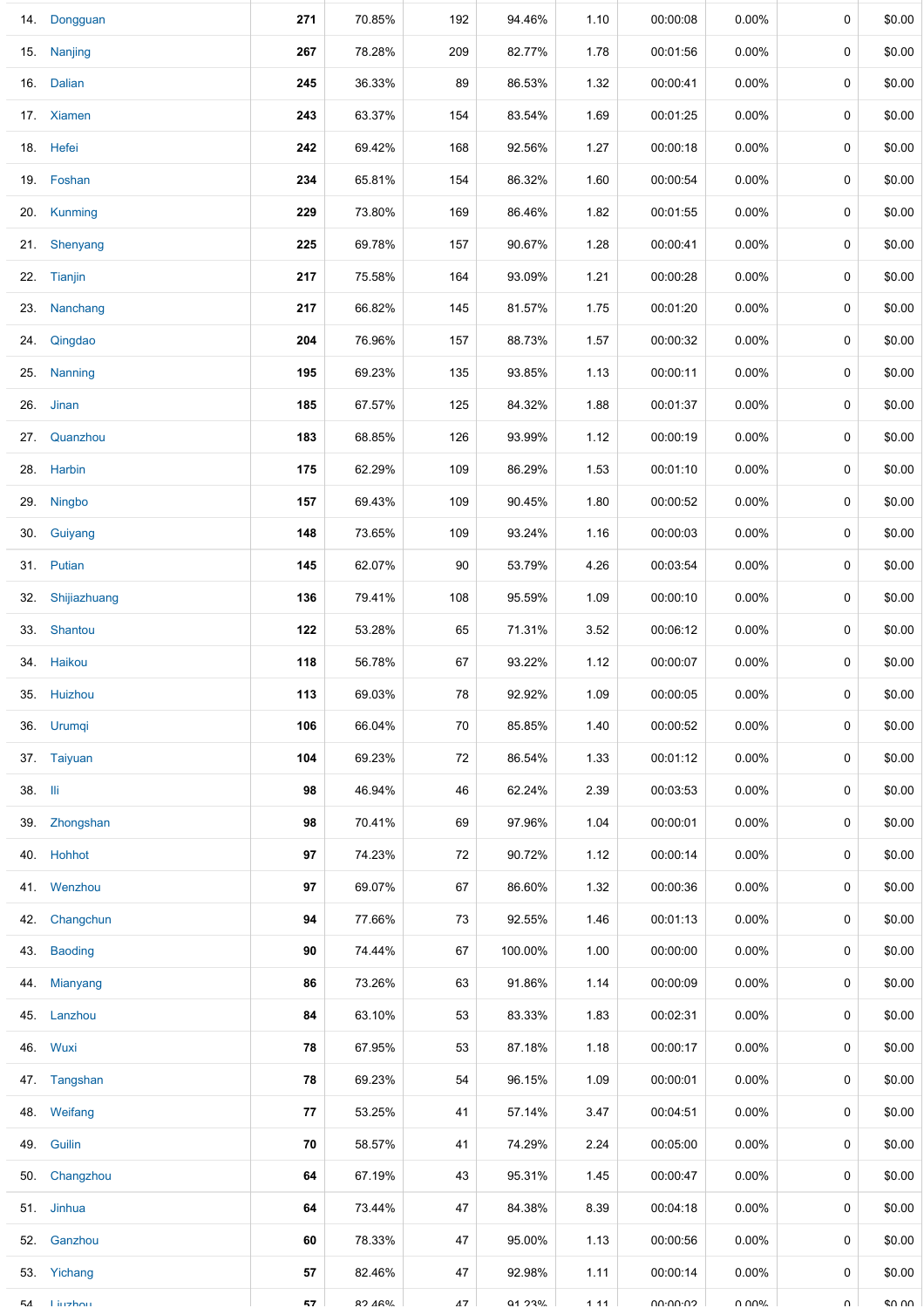| <b>LIUZITUU</b> | JI | 02. <del>4</del> 070 |    | <b>PILC V 70</b> | 1.11 | OU.OU.UZ | <b>0.0070</b> |   | ψυ.υυ  |
|-----------------|----|----------------------|----|------------------|------|----------|---------------|---|--------|
| 55. Handan      | 52 | 76.92%               | 40 | 96.15%           | 1.04 | 00:00:06 | 0.00%         | 0 | \$0.00 |
| 56. Yinchuan    | 51 | 76.47%               | 39 | 94.12%           | 1.10 | 00:00:29 | 0.00%         | 0 | \$0.00 |
| 57. Nantong     | 50 | 54.00%               | 27 | 92.00%           | 1.54 | 00:00:17 | $0.00\%$      | 0 | \$0.00 |
| 58. Zhenjiang   | 50 | 28.00%               | 14 | 40.00%           | 3.82 | 00:11:04 | $0.00\%$      | 0 | \$0.00 |
| 59. Langfang    | 49 | 73.47%               | 36 | 91.84%           | 1.10 | 00:00:23 | $0.00\%$      | 0 | \$0.00 |
| 60. Linyi       | 49 | 85.71%               | 42 | 91.84%           | 1.14 | 00:00:12 | $0.00\%$      | 0 | \$0.00 |
| 61. Nanchong    | 48 | 75.00%               | 36 | 100.00%          | 1.00 | 00:00:00 | $0.00\%$      | 0 | \$0.00 |
| 62. Xuzhou      | 45 | 66.67%               | 30 | 95.56%           | 1.16 | 00:00:31 | $0.00\%$      | 0 | \$0.00 |
| 63. Zhuhai      | 45 | 77.78%               | 35 | 88.89%           | 1.18 | 00:00:37 | $0.00\%$      | 0 | \$0.00 |
| 64. Cangzhou    | 45 | 60.00%               | 27 | 100.00%          | 1.00 | 00:00:00 | $0.00\%$      | 0 | \$0.00 |
| 65. Taizhou     | 44 | 70.45%               | 31 | 84.09%           | 1.32 | 00:00:20 | $0.00\%$      | 0 | \$0.00 |
| 66. Qoqek       | 44 | 52.27%               | 23 | 54.55%           | 2.86 | 00:05:52 | 0.00%         | 0 | \$0.00 |
| 67. Shaoxing    | 43 | 65.12%               | 28 | 83.72%           | 1.21 | 00:00:34 | 0.00%         | 0 | \$0.00 |
| 68. Yangzhou    | 42 | 69.05%               | 29 | 90.48%           | 1.29 | 00:00:14 | $0.00\%$      | 0 | \$0.00 |
| 69. Jincheng    | 41 | 70.73%               | 29 | 92.68%           | 1.10 | 00:00:40 | $0.00\%$      | 0 | \$0.00 |
| 70. Jining      | 40 | 70.00%               | 28 | 82.50%           | 1.55 | 00:01:18 | $0.00\%$      | 0 | \$0.00 |
| 71. Jiangmen    | 39 | 94.87%               | 37 | 84.62%           | 3.38 | 00:01:34 | $0.00\%$      | 0 | \$0.00 |
| 72. Yancheng    | 38 | 63.16%               | 24 | 94.74%           | 1.05 | 00:00:02 | 0.00%         | 0 | \$0.00 |
| 73. Zhaoqing    | 37 | 67.57%               | 25 | 94.59%           | 1.24 | 00:00:03 | 0.00%         | 0 | \$0.00 |
| 74. Xining      | 35 | 85.71%               | 30 | 91.43%           | 1.11 | 00:00:05 | $0.00\%$      | 0 | \$0.00 |
| 75. Xingtai     | 35 | 91.43%               | 32 | 94.29%           | 1.09 | 00:00:01 | $0.00\%$      | 0 | \$0.00 |
| 76. Chaozhou    | 34 | 44.12%               | 15 | 94.12%           | 1.06 | 00:00:02 | 0.00%         | 0 | \$0.00 |
| 77. Dali        | 34 | 70.59%               | 24 | 85.29%           | 1.50 | 00:02:12 | $0.00\%$      | 0 | \$0.00 |
| 78. Xiangxi     | 34 | 79.41%               | 27 | 70.59%           | 1.97 | 00:01:30 | 0.00%         | 0 | \$0.00 |
| 79. Jiaxing     | 32 | 81.25%               | 26 | 81.25%           | 1.31 | 00:00:11 | $0.00\%$      | 0 | \$0.00 |
| 80. (not set)   | 31 | 80.65%               | 25 | 80.65%           | 1.39 | 00:00:23 | 0.00%         | 0 | \$0.00 |
| 81. Shangrao    | 31 | 77.42%               | 24 | 96.77%           | 1.03 | 00:00:00 | 0.00%         | 0 | \$0.00 |
| 82. Hengyang    | 30 | 50.00%               | 15 | 73.33%           | 1.57 | 00:03:18 | 0.00%         | 0 | \$0.00 |
| 83. Shanwei     | 30 | 70.00%               | 21 | 96.67%           | 1.07 | 00:00:06 | 0.00%         | 0 | \$0.00 |
| 84. Luoyang     | 29 | 75.86%               | 22 | 89.66%           | 1.14 | 00:00:03 | $0.00\%$      | 0 | \$0.00 |
| 85. Ma'anshan   | 29 | 48.28%               | 14 | 100.00%          | 1.00 | 00:00:00 | 0.00%         | 0 | \$0.00 |
| 86. Yantai      | 28 | 85.71%               | 24 | 100.00%          | 1.00 | 00:00:00 | $0.00\%$      | 0 | \$0.00 |
| 87. Zibo        | 28 | 42.86%               | 12 | 85.71%           | 1.29 | 00:00:14 | 0.00%         | 0 | \$0.00 |
| 88. Bijie       | 28 | 57.14%               | 16 | 100.00%          | 1.00 | 00:00:00 | $0.00\%$      | 0 | \$0.00 |
| 89. Jingzhou    | 28 | 71.43%               | 20 | 85.71%           | 1.89 | 00:01:04 | $0.00\%$      | 0 | \$0.00 |
| 90. Anshan      | 27 | 85.19%               | 23 | 92.59%           | 1.07 | 00:00:02 | 0.00%         | 0 | \$0.00 |
| 91. Xinxiang    | 25 | 64.00%               | 16 | 100.00%          | 1.00 | 00:00:00 | 0.00%         | 0 | \$0.00 |
| 92. Dazhou      | 25 | 80.00%               | 20 | 92.00%           | 1.08 | 00:00:02 | 0.00%         | 0 | \$0.00 |
| 93. Pingliang   | 24 | 66.67%               | 16 | 100.00%          | 1.00 | 00:00:00 | 0.00%         | 0 | \$0.00 |
| 94. Zhuzhou     | 23 | 52.17%               | 12 | 86.96%           | 1.22 | 00:00:23 | 0.00%         | 0 | \$0.00 |
|                 |    |                      |    |                  |      |          |               |   |        |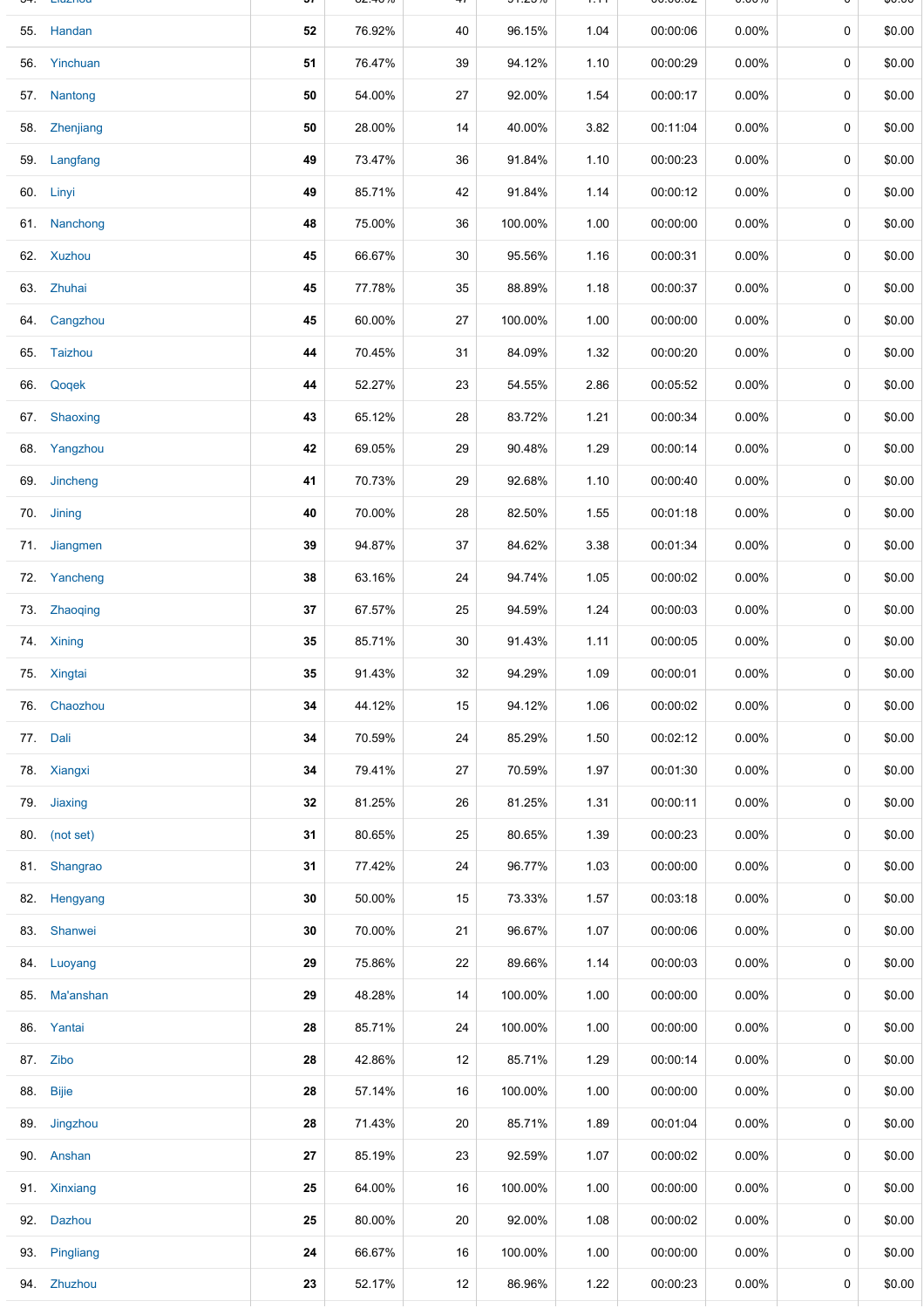|            | 95. Zunyi         | 23 | 95.65% | 22             | 91.30%  | 1.26 | 00:00:02 | 0.00%    | 0 | \$0.00 |
|------------|-------------------|----|--------|----------------|---------|------|----------|----------|---|--------|
| 96.        | Qiqihar           | 22 | 72.73% | 16             | 86.36%  | 1.23 | 00:00:06 | 0.00%    | 0 | \$0.00 |
|            | 97. Jiaozuo       | 22 | 63.64% | 14             | 81.82%  | 1.45 | 00:02:32 | $0.00\%$ | 0 | \$0.00 |
|            | 98. Shiyan        | 22 | 77.27% | 17             | 77.27%  | 1.73 | 00:00:50 | 0.00%    | 0 | \$0.00 |
|            | 99. Yueyang       | 22 | 36.36% | 8              | 86.36%  | 1.14 | 00:00:02 | 0.00%    | 0 | \$0.00 |
| 100. Jilin |                   | 21 | 71.43% | 15             | 100.00% | 1.00 | 00:00:00 | 0.00%    | 0 | \$0.00 |
|            | 101. Huzhou       | 21 | 71.43% | 15             | 80.95%  | 1.33 | 00:00:40 | 0.00%    | 0 | \$0.00 |
|            | 102. Bayingol     | 21 | 33.33% | $\overline{7}$ | 38.10%  | 2.57 | 00:04:59 | 0.00%    | 0 | \$0.00 |
|            | 103. Huai'an      | 20 | 80.00% | 16             | 95.00%  | 1.10 | 00:00:00 | 0.00%    | 0 | \$0.00 |
|            | 104. Beihai       | 20 | 85.00% | 17             | 100.00% | 1.00 | 00:00:00 | $0.00\%$ | 0 | \$0.00 |
|            | 105. Daging       | 20 | 65.00% | 13             | 90.00%  | 1.10 | 00:00:01 | 0.00%    | 0 | \$0.00 |
|            | 106. Yichun       | 19 | 84.21% | 16             | 89.47%  | 1.16 | 00:00:03 | 0.00%    | 0 | \$0.00 |
|            | 107. Xiaogan      | 19 | 78.95% | 15             | 78.95%  | 1.74 | 00:04:08 | 0.00%    | 0 | \$0.00 |
|            | 108. Changde      | 19 | 57.89% | 11             | 100.00% | 1.00 | 00:00:00 | 0.00%    | 0 | \$0.00 |
|            | 109. Shaoyang     | 19 | 63.16% | 12             | 94.74%  | 1.05 | 00:00:00 | 0.00%    | 0 | \$0.00 |
|            | 110. Jieyang      | 19 | 89.47% | 17             | 84.21%  | 1.16 | 00:00:46 | 0.00%    | 0 | \$0.00 |
|            | 111. Qingyuan     | 19 | 42.11% | 8              | 100.00% | 1.00 | 00:00:00 | 0.00%    | 0 | \$0.00 |
|            | 112. Tongchuan    | 18 | 55.56% | 10             | 100.00% | 1.00 | 00:00:00 | 0.00%    | 0 | \$0.00 |
|            | 113. Huanggang    | 18 | 72.22% | 13             | 72.22%  | 1.28 | 00:16:29 | $0.00\%$ | 0 | \$0.00 |
|            | 114. Yulin        | 18 | 50.00% | 9              | 77.78%  | 1.61 | 00:00:46 | 0.00%    | 0 | \$0.00 |
|            | 115. Deyang       | 18 | 72.22% | 13             | 94.44%  | 1.11 | 00:00:02 | 0.00%    | 0 | \$0.00 |
|            | 116. Tongliao     | 18 | 55.56% | 10             | 100.00% | 1.00 | 00:00:00 | 0.00%    | 0 | \$0.00 |
|            | 117. Ezhou        | 18 | 38.89% | 7              | 66.67%  | 1.50 | 00:00:25 | 0.00%    | 0 | \$0.00 |
|            | 118. Ziyang       | 18 | 55.56% | 10             | 94.44%  | 1.11 | 00:00:02 | 0.00%    | 0 | \$0.00 |
|            | 119. Qinhuangdao  | 17 | 82.35% | 14             | 88.24%  | 1.18 | 00:00:02 | 0.00%    | 0 | \$0.00 |
|            | 120. Suqian       | 17 | 88.24% | 15             | 88.24%  | 1.53 | 00:01:43 | $0.00\%$ | 0 | \$0.00 |
|            | 121. Fuzhou       | 17 | 58.82% | 10             | 94.12%  | 1.24 | 00:01:06 | $0.00\%$ | 0 | \$0.00 |
|            | 122. Nanyang      | 17 | 58.82% | 10             | 88.24%  | 1.35 | 00:00:09 | 0.00%    | 0 | \$0.00 |
|            | 123. Zhanjiang    | 17 | 70.59% | 12             | 82.35%  | 1.35 | 00:00:25 | 0.00%    | 0 | \$0.00 |
|            | 124. Wuzhou       | 17 | 76.47% | 13             | 100.00% | 1.00 | 00:00:00 | 0.00%    | 0 | \$0.00 |
|            | 125. Meizhou      | 17 | 70.59% | 12             | 88.24%  | 1.47 | 00:00:05 | $0.00\%$ | 0 | \$0.00 |
|            | 126. Yibin        | 17 | 76.47% | 13             | 88.24%  | 1.29 | 00:00:09 | $0.00\%$ | 0 | \$0.00 |
|            | 127. Anyang       | 16 | 81.25% | 13             | 93.75%  | 1.31 | 00:00:29 | $0.00\%$ | 0 | \$0.00 |
|            | 128. Shangqiu     | 16 | 75.00% | 12             | 93.75%  | 1.06 | 00:00:33 | $0.00\%$ | 0 | \$0.00 |
|            | 129. Chengde      | 15 | 53.33% | 8              | 100.00% | 1.00 | 00:00:00 | $0.00\%$ | 0 | \$0.00 |
|            | 130. Sanmenxia    | 15 | 60.00% | 9              | 93.33%  | 1.07 | 00:00:03 | $0.00\%$ | 0 | \$0.00 |
|            | 131. Fushun       | 15 | 73.33% | 11             | 60.00%  | 1.80 | 00:02:13 | 0.00%    | 0 | \$0.00 |
|            | 132. Sanming      | 15 | 73.33% | 11             | 100.00% | 1.00 | 00:00:00 | 0.00%    | 0 | \$0.00 |
|            | 133. Zhangzhou    | 15 | 73.33% | 11             | 93.33%  | 1.07 | 00:00:01 | 0.00%    | 0 | \$0.00 |
|            | 134. Pingdingshan | 15 | 66.67% | 10             | 100.00% | 1.00 | 00:00:00 | 0.00%    | 0 | \$0.00 |
|            | 135. Xuchang      | 15 | 73.33% | 11             | 86.67%  | 1.40 | 00:01:06 | 0.00%    | 0 | \$0.00 |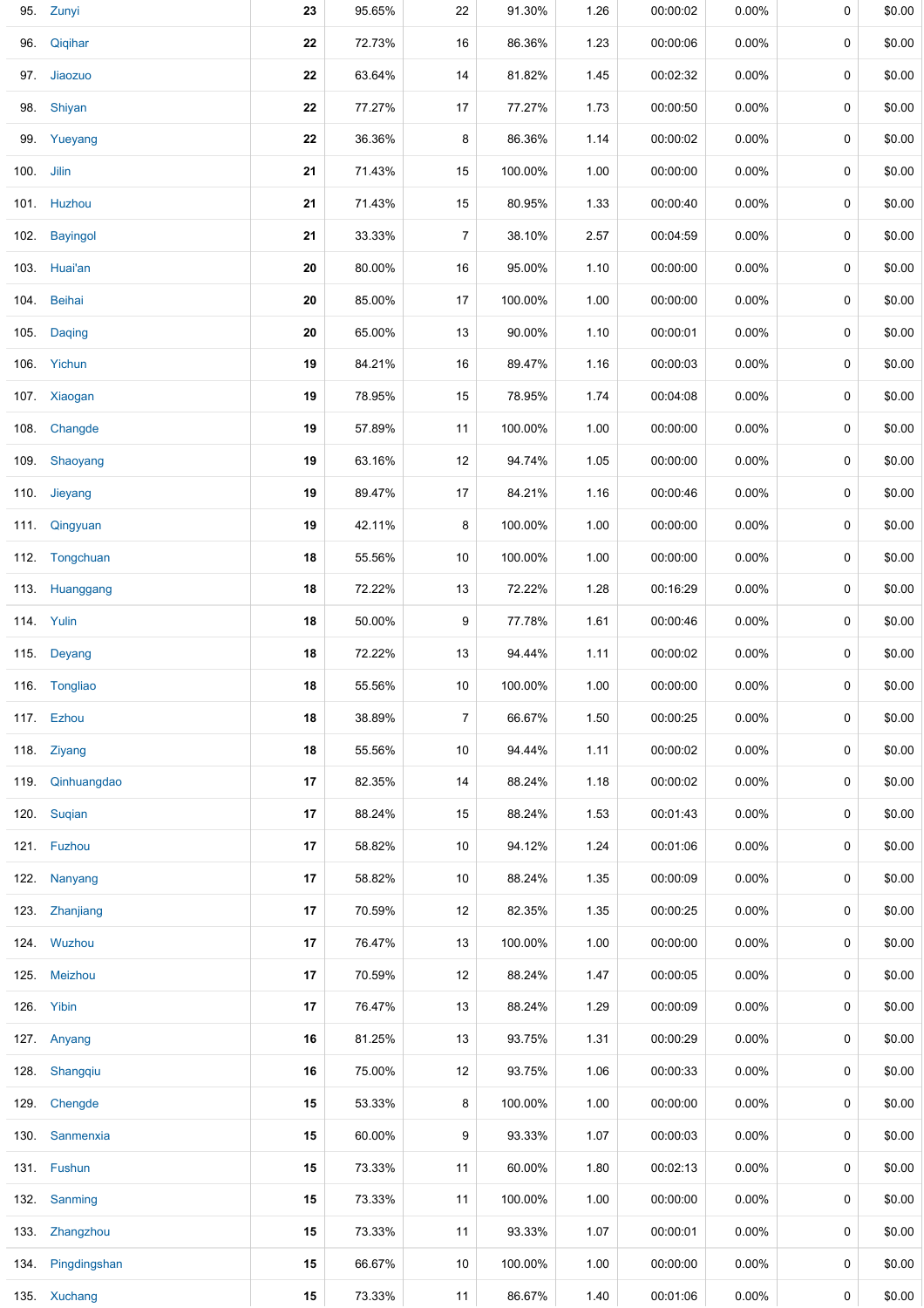| 136. Heyuan      | 15                  | 60.00%                        | 9                        | 100.00%                                   | 1.00         | 00:00:00             | $0.00\%$             | 0 | \$0.00         |
|------------------|---------------------|-------------------------------|--------------------------|-------------------------------------------|--------------|----------------------|----------------------|---|----------------|
| 137. Maoming     | 15                  | 60.00%                        | 9                        | 100.00%                                   | 1.00         | 00:00:00             | 0.00%                | 0 | \$0.00         |
| 138. Longyan     | 14                  | 50.00%                        | $\overline{7}$           | 92.86%                                    | 1.07         | 00:00:12             | 0.00%                | 0 | \$0.00         |
| 139 Zhumadian    | 14                  | 64.29%                        | 9                        | 100.00%                                   | 1.00         | 00:00:00             | 0.00%                | 0 | \$0.00         |
| 140. Xiangyang   | 14                  | 85.71%                        | 12                       | 85.71%                                    | 1.14         | 00:00:01             | 0.00%                | 0 | \$0.00         |
| 141. Lhasa       | 14                  | 78.57%                        | 11                       | 100.00%                                   | 1.00         | 00:00:00             | 0.00%                | 0 | \$0.00         |
| 142. Linfen      | 13                  | 76.92%                        | 10                       | 53.85%                                    | 2.08         | 00:00:12             | 0.00%                | 0 | \$0.00         |
| 143. Mudanjiang  | 13                  | 38.46%                        | 5                        | 69.23%                                    | 1.69         | 00:02:38             | $0.00\%$             | 0 | \$0.00         |
| 144. Chuzhou     | 13                  | 46.15%                        | 6                        | 84.62%                                    | 1.23         | 00:02:19             | $0.00\%$             | 0 | \$0.00         |
| 145. Nanping     | 13                  | 84.62%                        | 11                       | 100.00%                                   | 1.00         | 00:00:00             | $0.00\%$             | 0 | \$0.00         |
| 146. Zhoukou     | 13                  | 76.92%                        | 10                       | 100.00%                                   | 1.00         | 00:00:00             | $0.00\%$             | 0 | \$0.00         |
| 147. Qiannan     | 13                  | 76.92%                        | 10                       | 100.00%                                   | 1.00         | 00:00:00             | $0.00\%$             | 0 | \$0.00         |
| 148. Taizhou     | 13                  | 76.92%                        | 10                       | 84.62%                                    | 1.15         | 00:00:09             | 0.00%                | 0 | \$0.00         |
| 149. Suihua      | 12                  | 75.00%                        | 9                        | 100.00%                                   | 1.00         | 00:00:00             | 0.00%                | 0 | \$0.00         |
| 150. Wuhu        | 12                  | 75.00%                        | 9                        | 91.67%                                    | 1.17         | 00:00:02             | 0.00%                | 0 | \$0.00         |
| 151. Liaocheng   | 12                  | 75.00%                        | 9                        | 100.00%                                   | 1.00         | 00:00:00             | 0.00%                | 0 | \$0.00         |
| 152. Huaihua     | 12                  | 91.67%                        | 11                       | 91.67%                                    | 1.17         | 00:00:10             | 0.00%                | 0 | \$0.00         |
| 153. Qujing      | 12                  | 75.00%                        | 9                        | 83.33%                                    | 1.25         | 00:00:03             | 0.00%                | 0 | \$0.00         |
| 154. Qiandongnan | 12                  | 75.00%                        | 9                        | 100.00%                                   | 1.00         | 00:00:00             | $0.00\%$             | 0 | \$0.00         |
| 155. Quzhou      | 12                  | 83.33%                        | 10                       | 91.67%                                    | 1.08         | 00:00:00             | $0.00\%$             | 0 | \$0.00         |
| 156. Sanya       | 12                  | 58.33%                        | $\overline{7}$           | 66.67%                                    | 2.17         | 00:02:14             | $0.00\%$             | 0 | \$0.00         |
| 157 Yuncheng     | 12                  | 50.00%                        | 6                        | 91.67%                                    | 1.33         | 00:00:07             | 0.00%                | 0 | \$0.00         |
| 158. Baotou      | 11                  | 81.82%                        | 9                        | 100.00%                                   | 1.00         | 00:00:00             | 0.00%                | 0 | \$0.00         |
| 159. Yingkou     | 11                  | 90.91%                        | 10                       | 100.00%                                   | 1.00         | 00:00:00             | 0.00%                | 0 | \$0.00         |
| 160. Anging      | 11                  | 45.45%                        | 5                        | 100.00%                                   | 1.00         | 00:00:00             | 0.00%                | 0 | \$0.00         |
| 161. Ningde      | 11                  | 90.91%                        | 10                       | 90.91%                                    | 1.09         | 00:00:01             | 0.00%                | 0 | \$0.00         |
| 162. Jingdezhen  | 11                  | 45.45%                        | 5                        | 72.73%                                    | 2.00         | 00:03:49             | 0.00%                | 0 | \$0.00         |
| 163. Heze        | 11                  | 100.00%                       | 11                       | 90.91%                                    | 1.09         | 00:00:01             | 0.00%                | 0 | \$0.00         |
| 164. Xinyang     | 11                  | 72.73%                        | 8                        | 90.91%                                    | 1.09         | 00:00:02             | 0.00%                | 0 | \$0.00         |
| 165. Liupanshui  | 11                  | 72.73%                        | 8                        | 90.91%                                    | 1.09         | 00:00:02             | $0.00\%$             | 0 | \$0.00         |
| 166. Tai'an      | 11                  | 90.91%                        | 10                       | 90.91%                                    | 1.18         | 00:00:11             | $0.00\%$             | 0 | \$0.00         |
| 167. Lianyungang | 10                  | 90.00%                        | 9                        | 100.00%                                   | 1.00         | 00:00:00             | 0.00%                | 0 | \$0.00         |
| 168. Lishui      | 10                  | 90.00%                        | 9                        | 90.00%                                    | 1.40         | 00:00:11             | 0.00%                | 0 | \$0.00         |
| 169. Jiujiang    | 10                  | 90.00%                        | 9                        | 100.00%                                   | 1.00         | 00:00:00             | $0.00\%$             | 0 | \$0.00         |
| 170. Dongying    | 10                  | 60.00%                        | 6                        | 100.00%                                   | 1.00         | 00:00:00             | $0.00\%$             | 0 | \$0.00         |
| 171. Weihai      | 10                  | 90.00%                        | 9                        | 80.00%                                    | 1.40         | 00:00:03             | $0.00\%$             | 0 | \$0.00         |
| 172. Luzhou      | 10                  | 90.00%                        | 9                        | 100.00%                                   | 1.00         | 00:00:00             | $0.00\%$             | 0 | \$0.00         |
| 173. Datong      | 10                  | 80.00%                        | 8                        | 100.00%                                   | 1.00         | 00:00:00             | $0.00\%$             | 0 | \$0.00         |
| 174. Xianyang    | 10                  | 80.00%                        | 8                        | 90.00%                                    | 1.40         | 00:01:03             | $0.00\%$             | 0 | \$0.00         |
| 175. Changji     | 10                  | 80.00%                        | 8                        | 100.00%                                   | 1.00         | 00:00:00             | $0.00\%$             | 0 | \$0.00         |
| $\sim$ $\sim$    | $\bullet$ $\bullet$ | $\overline{z}$ $\overline{z}$ | $\overline{\phantom{0}}$ | $\rightarrow$ $\rightarrow$ $\rightarrow$ | $\sim -\sim$ | $\sim$ $\sim$ $\sim$ | $\sim$ $\sim$ $\sim$ |   | $\overline{a}$ |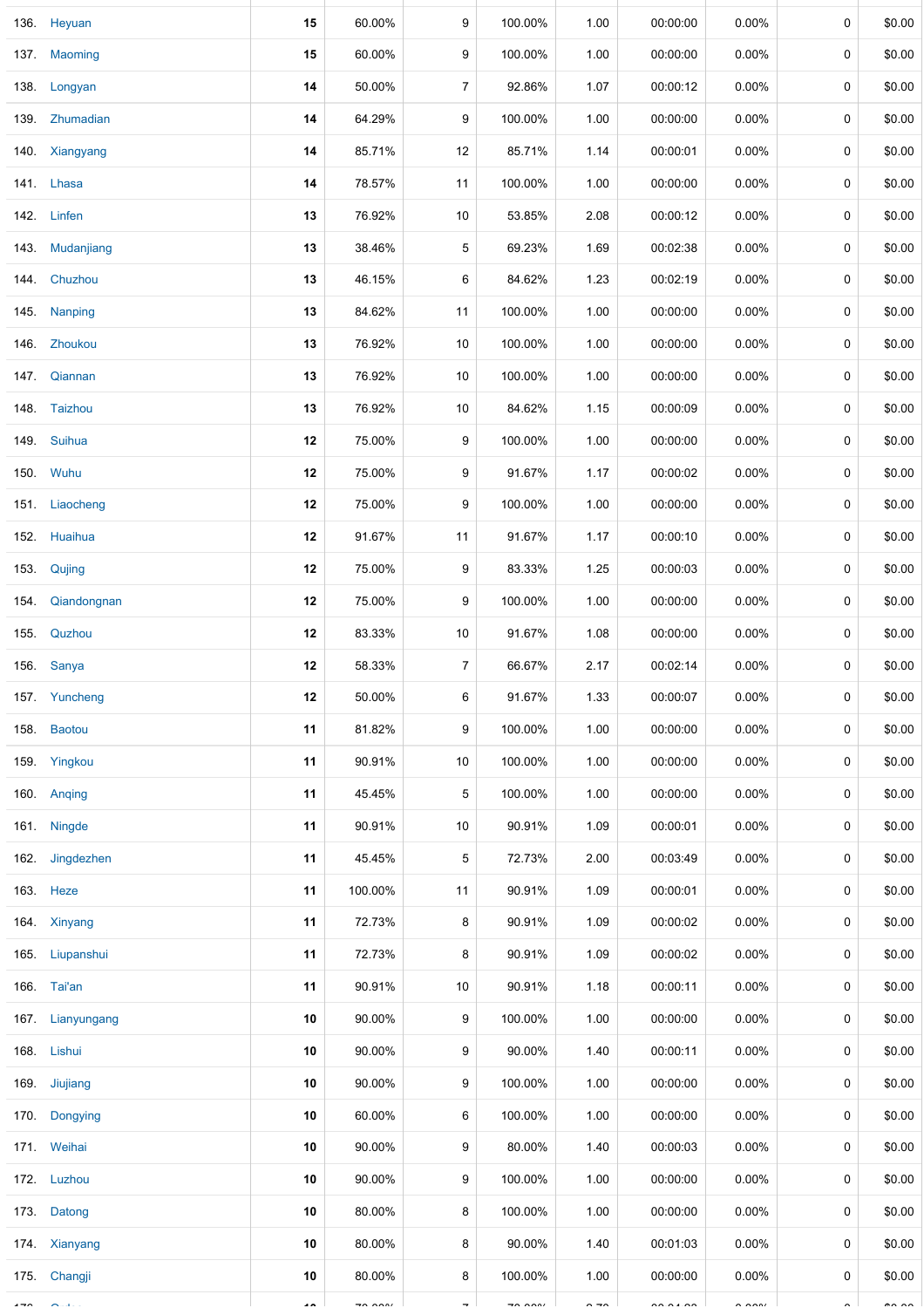|      | 176. Ordos     | 10                       | 70.00%  | $\prime$       | 70.00%  | 2.70 | 00:04:23 | 0.00%    | U | \$0.00 |
|------|----------------|--------------------------|---------|----------------|---------|------|----------|----------|---|--------|
|      | 177. Xinzhou   | 10                       | 80.00%  | 8              | 90.00%  | 1.20 | 00:01:56 | 0.00%    | 0 | \$0.00 |
|      | 178. Liaoyang  | 9                        | 33.33%  | 3              | 66.67%  | 2.33 | 00:13:45 | 0.00%    | 0 | \$0.00 |
|      | 179. Siping    | 9                        | 88.89%  | 8              | 100.00% | 1.00 | 00:00:00 | 0.00%    | 0 | \$0.00 |
|      | 180. Bengbu    | 9                        | 66.67%  | 6              | 100.00% | 1.00 | 00:00:00 | 0.00%    | 0 | \$0.00 |
|      | 181. Fuyang    | 9                        | 88.89%  | 8              | 100.00% | 1.00 | 00:00:00 | 0.00%    | 0 | \$0.00 |
|      | 182. Dezhou    | 9                        | 88.89%  | 8              | 77.78%  | 1.33 | 00:00:03 | 0.00%    | 0 | \$0.00 |
|      | 183. Huangshi  | 9                        | 77.78%  | 7              | 100.00% | 1.00 | 00:00:00 | 0.00%    | 0 | \$0.00 |
|      | 184. Jingmen   | 9                        | 77.78%  | $\overline{7}$ | 88.89%  | 1.11 | 00:00:18 | 0.00%    | 0 | \$0.00 |
|      | 185. Xiangtan  | 9                        | 77.78%  | $\overline{7}$ | 100.00% | 1.00 | 00:00:00 | $0.00\%$ | 0 | \$0.00 |
|      | 186. Bazhong   | 9                        | 77.78%  | $\overline{7}$ | 100.00% | 1.00 | 00:00:00 | 0.00%    | 0 | \$0.00 |
|      | 187. Ya'an     | 9                        | 100.00% | 9              | 100.00% | 1.00 | 00:00:00 | 0.00%    | 0 | \$0.00 |
|      | 188. Hanzhong  | 8                        | 62.50%  | 5              | 87.50%  | 1.12 | 00:02:13 | 0.00%    | 0 | \$0.00 |
|      | 189. Xinyu     | 8                        | 87.50%  | $\overline{7}$ | 100.00% | 1.00 | 00:00:00 | 0.00%    | 0 | \$0.00 |
|      | 190. Kaifeng   | 8                        | 87.50%  | 7              | 87.50%  | 1.12 | 00:00:45 | 0.00%    | 0 | \$0.00 |
|      | 191. Enshi     | 8                        | 50.00%  | 4              | 100.00% | 1.00 | 00:00:00 | 0.00%    | 0 | \$0.00 |
|      | 192. Yangjiang | 8                        | 87.50%  | 7              | 100.00% | 1.00 | 00:00:00 | 0.00%    | 0 | \$0.00 |
|      | 193. Panzhihua | 8                        | 62.50%  | 5              | 100.00% | 1.00 | 00:00:00 | 0.00%    | 0 | \$0.00 |
|      | 194. Binzhou   | 8                        | 62.50%  | 5              | 100.00% | 1.00 | 00:00:00 | 0.00%    | 0 | \$0.00 |
| 195. | Haibei         | 8                        | 62.50%  | 5              | 87.50%  | 1.12 | 00:00:01 | 0.00%    | 0 | \$0.00 |
|      | 196. Huludao   | 8                        | 75.00%  | 6              | 87.50%  | 1.12 | 00:00:04 | 0.00%    | 0 | \$0.00 |
|      | 197. Suining   | 8                        | 100.00% | 8              | 87.50%  | 1.25 | 00:00:03 | 0.00%    | 0 | \$0.00 |
|      | 198. Lu'an     | 7                        | 100.00% | $\overline{7}$ | 71.43%  | 1.43 | 00:00:22 | 0.00%    | 0 | \$0.00 |
|      | 199. Yunfu     | $\overline{\phantom{a}}$ | 100.00% | $\overline{7}$ | 85.71%  | 1.14 | 00:00:06 | 0.00%    | 0 | \$0.00 |
|      | 200. Yuxi      | $\overline{\phantom{a}}$ | 57.14%  | 4              | 100.00% | 1.00 | 00:00:00 | 0.00%    | 0 | \$0.00 |
|      | 201. Baoji     | 7                        | 100.00% | 7              | 100.00% | 1.00 | 00:00:00 | 0.00%    | 0 | \$0.00 |
|      | 202. Baise     | $\overline{7}$           | 71.43%  | 5              | 42.86%  | 1.57 | 00:03:36 | 0.00%    | 0 | \$0.00 |
|      | 203. Lijiang   | 7                        | 57.14%  | 4              | 28.57%  | 7.14 | 00:08:49 | 0.00%    | 0 | \$0.00 |
|      | 204. Lvliang   | $\overline{7}$           | 71.43%  | 5              | 57.14%  | 1.71 | 00:00:30 | 0.00%    | 0 | \$0.00 |
|      | 205. Qinzhou   | 7                        | 71.43%  | 5              | 100.00% | 1.00 | 00:00:00 | $0.00\%$ | 0 | \$0.00 |
| 206. | Hengshui       | 6                        | 83.33%  | 5              | 100.00% | 1.00 | 00:00:00 | 0.00%    | 0 | \$0.00 |
|      | 207. Benxi     | 6                        | 83.33%  | 5              | 100.00% | 1.00 | 00:00:00 | 0.00%    | 0 | \$0.00 |
|      | 208. Jinzhou   | 6                        | 83.33%  | 5              | 100.00% | 1.00 | 00:00:00 | 0.00%    | 0 | \$0.00 |
|      | 209. Tieling   | 6                        | 100.00% | 6              | 100.00% | 1.00 | 00:00:00 | $0.00\%$ | 0 | \$0.00 |
|      | 210. Changzhi  | 6                        | 50.00%  | 3              | 100.00% | 1.00 | 00:00:00 | 0.00%    | 0 | \$0.00 |
|      | 211. Rizhao    | 6                        | 83.33%  | 5              | 83.33%  | 1.50 | 00:00:12 | 0.00%    | 0 | \$0.00 |
|      | 212. Puyang    | 6                        | 83.33%  | 5              | 100.00% | 1.00 | 00:00:00 | 0.00%    | 0 | \$0.00 |
|      | 213. Chenzhou  | 6                        | 100.00% | 6              | 83.33%  | 1.33 | 00:00:04 | 0.00%    | 0 | \$0.00 |
|      | 214. Yan'an    | 6                        | 50.00%  | 3              | 100.00% | 1.00 | 00:00:00 | $0.00\%$ | 0 | \$0.00 |
|      | 215. Alxa      | 6                        | 66.67%  | 4              | 100.00% | 1.00 | 00:00:00 | 0.00%    | 0 | \$0.00 |
|      | 216. Guang'an  | 6                        | 66.67%  | 4              | 100.00% | 1.00 | 00:00:00 | 0.00%    | 0 | \$0.00 |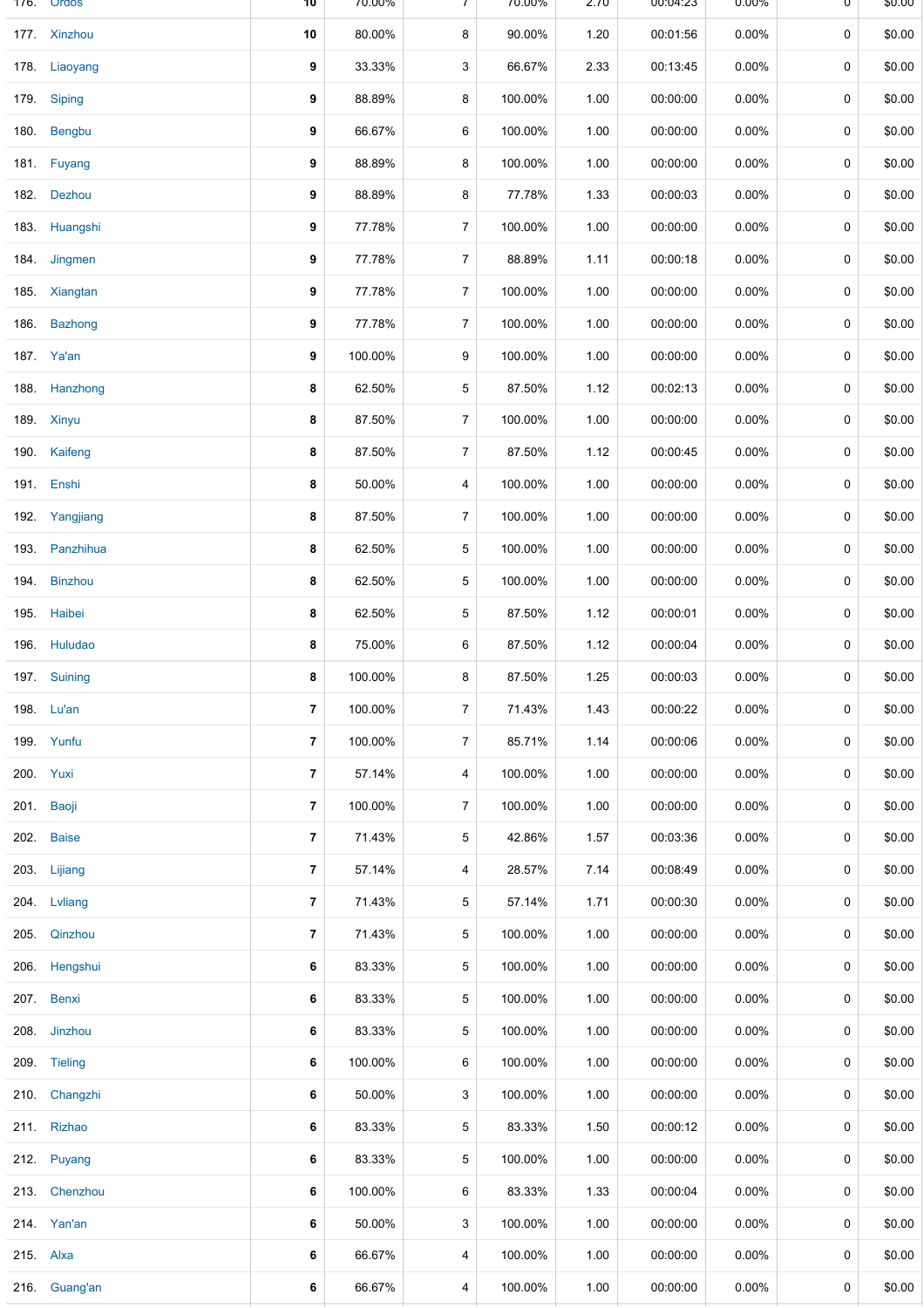|      | 217. Guangyuan | 6 | 83.33%  | 5                       | 100.00% | 1.00 | 00:00:00 | 0.00%    | 0 | \$0.00 |
|------|----------------|---|---------|-------------------------|---------|------|----------|----------|---|--------|
|      | 218. Hinggan   | 6 | 50.00%  | 3                       | 100.00% | 1.00 | 00:00:00 | 0.00%    | 0 | \$0.00 |
|      | 219. Huangshan | 6 | 66.67%  | 4                       | 100.00% | 1.00 | 00:00:00 | $0.00\%$ | 0 | \$0.00 |
|      | 220. Kashgar   | 6 | 66.67%  | 4                       | 100.00% | 1.00 | 00:00:00 | 0.00%    | 0 | \$0.00 |
|      | 221. Panjin    | 6 | 100.00% | 6                       | 83.33%  | 1.33 | 00:00:05 | 0.00%    | 0 | \$0.00 |
| 222. | Pingxiang      | 6 | 83.33%  | 5                       | 100.00% | 1.00 | 00:00:00 | 0.00%    | 0 | \$0.00 |
|      | 223. Wenshan   | 6 | 83.33%  | 5                       | 100.00% | 1.00 | 00:00:00 | 0.00%    | 0 | \$0.00 |
|      | 224. Yangquan  | 6 | 66.67%  | $\overline{\mathbf{4}}$ | 100.00% | 1.00 | 00:00:00 | 0.00%    | 0 | \$0.00 |
|      | 225. Suzhou    | 6 | 83.33%  | 5                       | 83.33%  | 1.33 | 00:00:02 | $0.00\%$ | 0 | \$0.00 |
| 226. | Zhangjiakou    | 5 | 80.00%  | $\overline{\mathbf{4}}$ | 80.00%  | 1.20 | 00:00:16 | $0.00\%$ | 0 | \$0.00 |
|      | 227. Huainan   | 5 | 80.00%  | 4                       | 100.00% | 1.00 | 00:00:00 | 0.00%    | 0 | \$0.00 |
|      | 228. Zaozhuang | 5 | 100.00% | 5                       | 80.00%  | 2.40 | 00:00:07 | 0.00%    | 0 | \$0.00 |
|      | 229. Shaoguan  | 5 | 80.00%  | 4                       | 40.00%  | 8.00 | 00:10:26 | 0.00%    | 0 | \$0.00 |
|      | 230. Leshan    | 5 | 100.00% | 5                       | 80.00%  | 1.60 | 00:00:40 | 0.00%    | 0 | \$0.00 |
|      | 231. Hechi     | 5 | 80.00%  | 4                       | 100.00% | 1.00 | 00:00:00 | 0.00%    | 0 | \$0.00 |
|      | 232. Aksu      | 5 | 80.00%  | 4                       | 80.00%  | 1.60 | 00:05:48 | 0.00%    | 0 | \$0.00 |
| 233. | <b>Bozhou</b>  | 5 | 80.00%  | 4                       | 40.00%  | 1.80 | 00:00:14 | 0.00%    | 0 | \$0.00 |
| 234. | Guigang        | 5 | 80.00%  | 4                       | 100.00% | 1.00 | 00:00:00 | 0.00%    | 0 | \$0.00 |
| 235. | Hegang         | 5 | 100.00% | 5                       | 80.00%  | 1.20 | 00:00:03 | 0.00%    | 0 | \$0.00 |
|      | 236. Ulanqab   | 5 | 80.00%  | 4                       | 100.00% | 1.00 | 00:00:00 | 0.00%    | 0 | \$0.00 |
|      | 237. Chaoyang  | 4 | 100.00% | 4                       | 100.00% | 1.00 | 00:00:00 | 0.00%    | 0 | \$0.00 |
|      | 238. Huaibei   | 4 | 100.00% | 4                       | 75.00%  | 1.25 | 00:00:05 | 0.00%    | 0 | \$0.00 |
|      | 239. Tongling  | 4 | 50.00%  | $\overline{2}$          | 100.00% | 1.00 | 00:00:00 | $0.00\%$ | 0 | \$0.00 |
|      | 240. Xuancheng | 4 | 50.00%  | $\overline{2}$          | 100.00% | 1.00 | 00:00:00 | 0.00%    | 0 | \$0.00 |
|      | 241. Laiwu     | 4 | 75.00%  | 3                       | 75.00%  | 1.50 | 00:00:07 | 0.00%    | 0 | \$0.00 |
|      | 242. Hebi      | 4 | 100.00% | 4                       | 100.00% | 1.00 | 00:00:00 | 0.00%    | 0 | \$0.00 |
|      | 243. Yiyang    | 4 | 75.00%  | 3                       | 100.00% | 1.00 | 00:00:00 | 0.00%    | 0 | \$0.00 |
|      | 244. Neijiang  | 4 | 100.00% | $\overline{\mathbf{4}}$ | 100.00% | 1.00 | 00:00:00 | 0.00%    | 0 | \$0.00 |
|      | 245. Wuwei     | 4 | 75.00%  | 3                       | 100.00% | 1.00 | 00:00:00 | 0.00%    | 0 | \$0.00 |
|      | 246. Anshun    | 4 | 100.00% | 4                       | 75.00%  | 2.00 | 00:00:07 | 0.00%    | 0 | \$0.00 |
|      | 247. Baoshan   | 4 | 50.00%  | $\overline{2}$          | 75.00%  | 1.25 | 00:00:20 | 0.00%    | 0 | \$0.00 |
|      | 248. Liangshan | 4 | 100.00% | 4                       | 100.00% | 1.00 | 00:00:00 | 0.00%    | 0 | \$0.00 |
|      | 249. Lincang   | 4 | 100.00% | 4                       | 100.00% | 1.00 | 00:00:00 | $0.00\%$ | 0 | \$0.00 |
|      | 250. Qingyang  | 4 | 75.00%  | 3                       | 75.00%  | 1.25 | 00:00:02 | $0.00\%$ | 0 | \$0.00 |
|      | 251. Songyuan  | 4 | 75.00%  | 3                       | 100.00% | 1.00 | 00:00:00 | $0.00\%$ | 0 | \$0.00 |
|      | 252. Yongzhou  | 4 | 75.00%  | 3                       | 25.00%  | 2.75 | 00:03:37 | $0.00\%$ | 0 | \$0.00 |
|      | 253. Honghe    | 4 | 75.00%  | 3                       | 100.00% | 1.00 | 00:00:00 | $0.00\%$ | 0 | \$0.00 |
|      | 254. Chifeng   | 3 | 100.00% | 3                       | 66.67%  | 1.33 | 00:00:04 | $0.00\%$ | 0 | \$0.00 |
|      | 255. Zhoushan  | 3 | 100.00% | 3                       | 100.00% | 1.00 | 00:00:00 | $0.00\%$ | 0 | \$0.00 |
|      | 256. Chuxiong  | 3 | 100.00% | 3                       | 100.00% | 1.00 | 00:00:00 | $0.00\%$ | 0 | \$0.00 |
|      | 257. Weinan    | 3 | 100.00% | 3                       | 100.00% | 1.00 | 00:00:00 | 0.00%    | 0 | \$0.00 |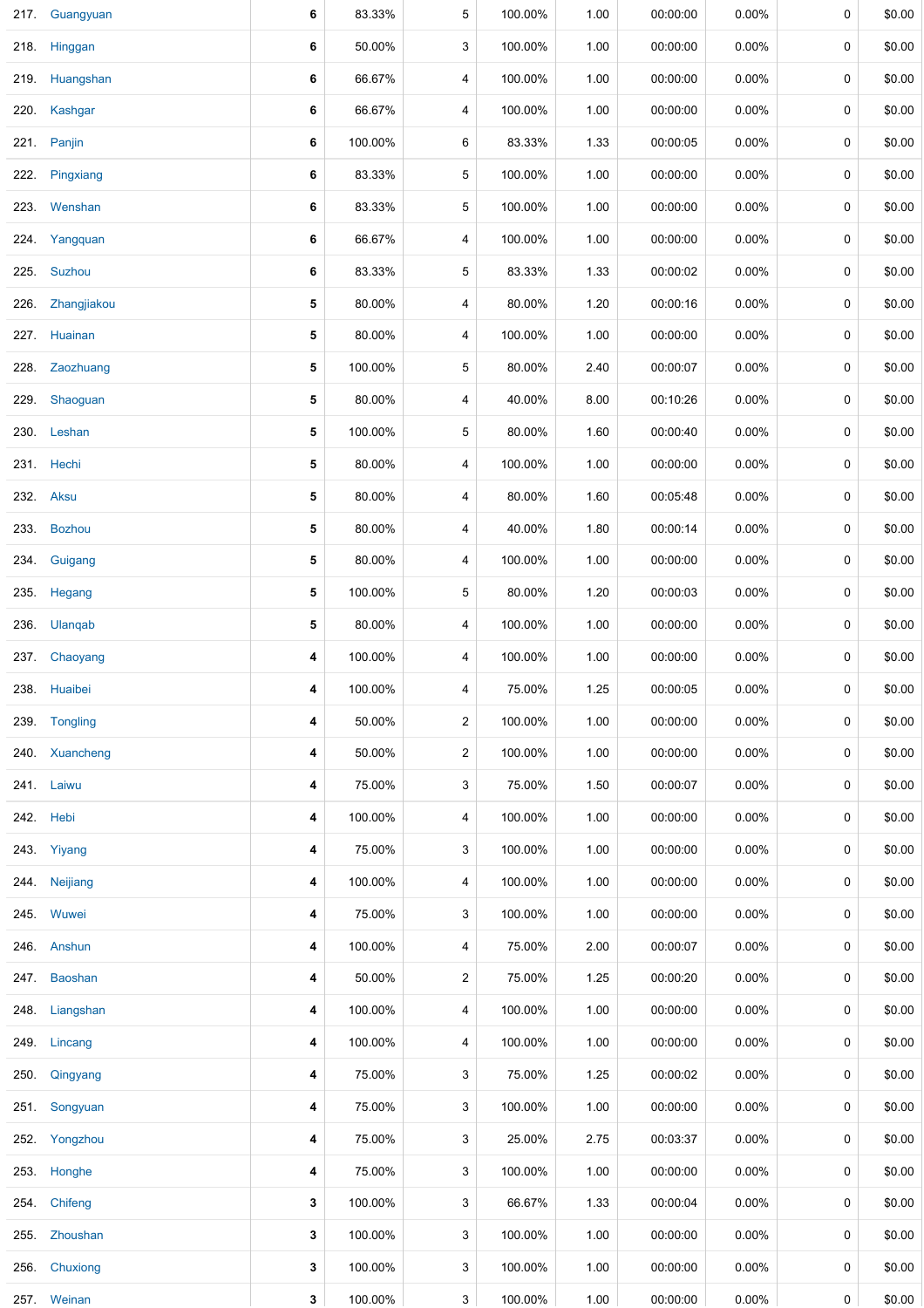| 258.      | Tianshui           | 3            | 100.00% | 3                       | 100.00% | 1.00 | 00:00:00 | 0.00%    | 0 | \$0.00 |
|-----------|--------------------|--------------|---------|-------------------------|---------|------|----------|----------|---|--------|
| 259.      | Fangchenggang      | 3            | 33.33%  | $\mathbf{1}$            | 100.00% | 1.00 | 00:00:00 | 0.00%    | 0 | \$0.00 |
|           | 260. Jinzhong      | 3            | 66.67%  | $\overline{c}$          | 66.67%  | 1.67 | 00:00:11 | $0.00\%$ | 0 | \$0.00 |
|           | 261. Longnan       | 3            | 66.67%  | $\overline{2}$          | 100.00% | 1.00 | 00:00:00 | $0.00\%$ | 0 | \$0.00 |
| 262.      | Shuangyashan       | 3            | 66.67%  | $\overline{c}$          | 100.00% | 1.00 | 00:00:00 | $0.00\%$ | 0 | \$0.00 |
|           | 263. Shuozhou      | 3            | 100.00% | 3                       | 66.67%  | 1.33 | 00:00:02 | $0.00\%$ | 0 | \$0.00 |
|           | 264. Xishuangbanna | 3            | 100.00% | 3                       | 100.00% | 1.00 | 00:00:00 | 0.00%    | 0 | \$0.00 |
|           | 265. Yulin         | 3            | 66.67%  | $\overline{c}$          | 100.00% | 1.00 | 00:00:00 | $0.00\%$ | 0 | \$0.00 |
|           | 266. Zhangjiajie   | 3            | 66.67%  | $\overline{c}$          | 100.00% | 1.00 | 00:00:00 | $0.00\%$ | 0 | \$0.00 |
| 267.      | Zhaotong           | 3            | 100.00% | 3                       | 33.33%  | 2.00 | 00:00:53 | $0.00\%$ | 0 | \$0.00 |
|           | 268. Ankang        | $\mathbf 2$  | 100.00% | $\overline{c}$          | 100.00% | 1.00 | 00:00:00 | 0.00%    | 0 | \$0.00 |
| 269.      | Taigu              | $\mathbf{2}$ | 100.00% | $\overline{c}$          | 100.00% | 1.00 | 00:00:00 | 0.00%    | 0 | \$0.00 |
| 270.      | Dandong            | 2            | 100.00% | $\overline{c}$          | 100.00% | 1.00 | 00:00:00 | $0.00\%$ | 0 | \$0.00 |
|           | 271. Fuxin         | 2            | 100.00% | $\overline{c}$          | 100.00% | 1.00 | 00:00:00 | $0.00\%$ | 0 | \$0.00 |
|           | 272. Tonghua       | $\mathbf 2$  | 50.00%  | $\mathbf{1}$            | 100.00% | 1.00 | 00:00:00 | $0.00\%$ | 0 | \$0.00 |
|           | 273. Jiamusi       | $\mathbf 2$  | 100.00% | $\overline{c}$          | 100.00% | 1.00 | 00:00:00 | 0.00%    | 0 | \$0.00 |
| 274.      | Dongyang           | $\mathbf 2$  | 100.00% | $\overline{c}$          | 100.00% | 1.00 | 00:00:00 | $0.00\%$ | 0 | \$0.00 |
| 275.      | Qinhuangdao        | 2            | 50.00%  | $\mathbf{1}$            | 100.00% | 1.00 | 00:00:00 | $0.00\%$ | 0 | \$0.00 |
|           | 276. Loudi         | $\mathbf{2}$ | 100.00% | $\overline{c}$          | 100.00% | 1.00 | 00:00:00 | $0.00\%$ | 0 | \$0.00 |
|           | 277. Yaxian        | 2            | 100.00% | $\overline{c}$          | 50.00%  | 1.50 | 00:00:25 | $0.00\%$ | 0 | \$0.00 |
| 278.      | Jiayuguan          | $\mathbf{2}$ | 50.00%  | $\mathbf{1}$            | 100.00% | 1.00 | 00:00:00 | 0.00%    | 0 | \$0.00 |
|           | 279. Jiuquan       | 2            | 0.00%   | 0                       | 100.00% | 1.00 | 00:00:00 | 0.00%    | 0 | \$0.00 |
|           | 280. Shizuishan    | $\mathbf 2$  | 100.00% | $\overline{c}$          | 100.00% | 1.00 | 00:00:00 | 0.00%    | 0 | \$0.00 |
|           | 281. Wuzhong       | 2            | 100.00% | $\overline{c}$          | 100.00% | 1.00 | 00:00:00 | $0.00\%$ | 0 | \$0.00 |
|           | 282. Hulunber      | 2            | 100.00% | $\overline{\mathbf{c}}$ | 100.00% | 1.00 | 00:00:00 | $0.00\%$ | 0 | \$0.00 |
|           | 283. Ji'an         | 2            | 100.00% | $\overline{c}$          | 100.00% | 1.00 | 00:00:00 | $0.00\%$ | 0 | \$0.00 |
|           | 284. Kumul         | $\mathbf 2$  | 100.00% | $\overline{c}$          | 100.00% | 1.00 | 00:00:00 | $0.00\%$ | 0 | \$0.00 |
|           | 285. Meishan       | 2            | 100.00% | $\overline{c}$          | 100.00% | 1.00 | 00:00:00 | $0.00\%$ | 0 | \$0.00 |
|           | 286. Pu'er         | 2            | 100.00% | $\overline{c}$          | 100.00% | 1.00 | 00:00:00 | $0.00\%$ | 0 | \$0.00 |
|           | 287. Qitaihe       | $\mathbf{2}$ | 100.00% | $\overline{c}$          | 100.00% | 1.00 | 00:00:00 | $0.00\%$ | 0 | \$0.00 |
|           | 288. Shangluo      | 2            | 100.00% | $\overline{c}$          | 50.00%  | 2.00 | 00:00:09 | $0.00\%$ | 0 | \$0.00 |
|           | 289. Suizhou       | $\mathbf{2}$ | 100.00% | $\overline{c}$          | 100.00% | 1.00 | 00:00:00 | $0.00\%$ | 0 | \$0.00 |
|           | 290. Turpan        | 2            | 100.00% | $\overline{c}$          | 100.00% | 1.00 | 00:00:00 | $0.00\%$ | 0 | \$0.00 |
|           | 291. Yanbian       | 2            | 100.00% | $\overline{c}$          | 100.00% | 1.00 | 00:00:00 | $0.00\%$ | 0 | \$0.00 |
|           | 292. Dehong        | 2            | 100.00% | $\overline{c}$          | 100.00% | 1.00 | 00:00:00 | $0.00\%$ | 0 | \$0.00 |
|           | 293. Karamay       | 2            | 100.00% | $\overline{c}$          | 100.00% | 1.00 | 00:00:00 | $0.00\%$ | 0 | \$0.00 |
|           | 294. Yantai        | 1            | 100.00% | $\mathbf{1}$            | 100.00% | 1.00 | 00:00:00 | $0.00\%$ | 0 | \$0.00 |
|           | 295. Baicheng      | 1            | 100.00% | $\mathbf{1}$            | 100.00% | 1.00 | 00:00:00 | $0.00\%$ | 0 | \$0.00 |
|           | 296. Liaoyuan      | 1            | 100.00% | $\mathbf{1}$            | 100.00% | 1.00 | 00:00:00 | $0.00\%$ | 0 | \$0.00 |
| 297. Jixi |                    | 1            | 100.00% | $\mathbf{1}$            | 100.00% | 1.00 | 00:00:00 | 0.00%    | 0 | \$0.00 |
|           |                    |              |         |                         |         |      |          |          |   |        |